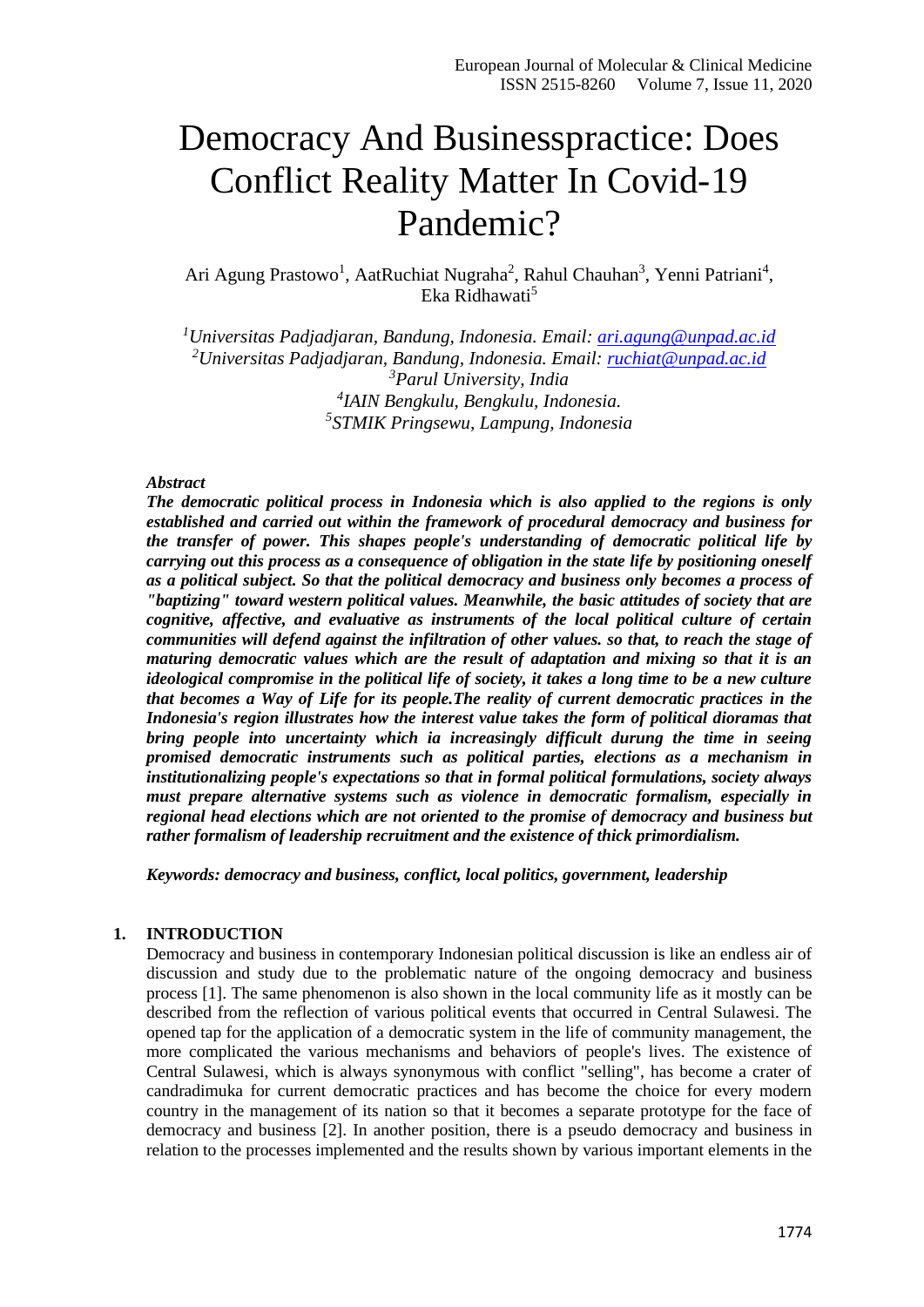regions in achieving the ultimate goal of democracy and business with various cases of corruption, collusion and nepotism.

The substance in the meaning of democratic life is actually a cultural value that is contained in the daily life of a community, so that it becomes part of the political mindset (cognition) of society, but also democracy and business as a mechanism or process used by individuals and institutions in the regions to reap and enjoy various fortunes even to sufficiency in power and economy. Conflict and violence for Central Sulawesi opinion, seem to be a giant magnet and justification for individuals, private institutions, and state positions which at any time provide a stable attraction, even a "rhythm" in the cycle that it forms so that the rhythm hits people's lives every time [3]. At least, the level of conflict exposure in this area has resulted in many coping policies, such as the establishment of Bankamdes which was formed by the Central Sulawesi Regional Police .

In the theoretical framework, democracy and business promises the existence of the people (participants) in the implementation of democracy and business equally regardless of the level they have but where the role that can be played by each citizen. This reality makes democracy and business for people who are vulnerable to conflict control such as in Central Sulawesi as a hope to realize a civilized nation and makes conflict a better management mechanism for political development through the creation of a healthy and sustainable political climate and good economic life as a form of modern community life. Therefore, a system as a mechanism that frames an entity or meaning and the relationships that are formed in social society must always obtain input to be able to provide reinforcement to the existing social reality in society [4].

The political dimension of Indonesian power, especially in the era of decentralization in the regions as it is today, seems to be synonymous with democratic values. At least, this can be seen from the existence of a direct political process. The mechanism for the election of the President, Governor, Regent / Mayor and their respective representatives involves the frenzy of people's participation, thus bringing the meaning of how expensive is the price of power built on the foundation of democracy and business. The fact is that the expectation of a process that is so costly involving various elements of society is not enough to deliver democratic ideals to become a reality that is on the side of the people, instead it is increasingly dragging the political orientation of society towards increasingly strong political pragmatism and leaving the substance of political culture in society filled with social values as included in the basic essence shown in the state philosophy, namely Pancasila. This is related to the desire or desire that is built from the awareness of a better life and community involvement in the process, which is the main image that the democratic mechanism aims to show [5].

However, it is the real people who have the right to evaluate this matter. How do the people (society) understand the meaning of democracy and business and the achievements obtained and mentioned in this context, will it be the same as a meaning of substantial democracy and business or democracy and business as a procedure of the transition and administration of government. The understanding related to the term democracy and business is defined as an ideal that cannot be achieved by humans or implemented by Peter Bachrach, namely the highest goal of a democratic government system is to maximize the self-development of each individual or other normative views expressed that a democratic political system is a a system that is completely or almost absolutely responsible to all its citizens [6].

Even though, the conflict of political theory is a natural reality that occurs in society to be used as a mechanism in order to be much better continuously, it becomes the responsibility of the government through the rule of law mechanism if in fact the social mechanism is unable to control it. In Central Sulawesi, the reality of the democratic theory is very different from the impression and impact on the empirical social realities in Central Sulawesi. Communal conflicts that often occur are very far from the impression of enforcing the rule of law and the existence of democratic instruments such as political parties [7].

This can be seen from the continuous intensity of violence like an endless vicious chain of violence. There is an impression that the state mechanism has stalled in handling the rife communal conflicts. There is psychological pride that arises when being able to give a different attitude to the security forces which will give a social status to the perpetrators of the communal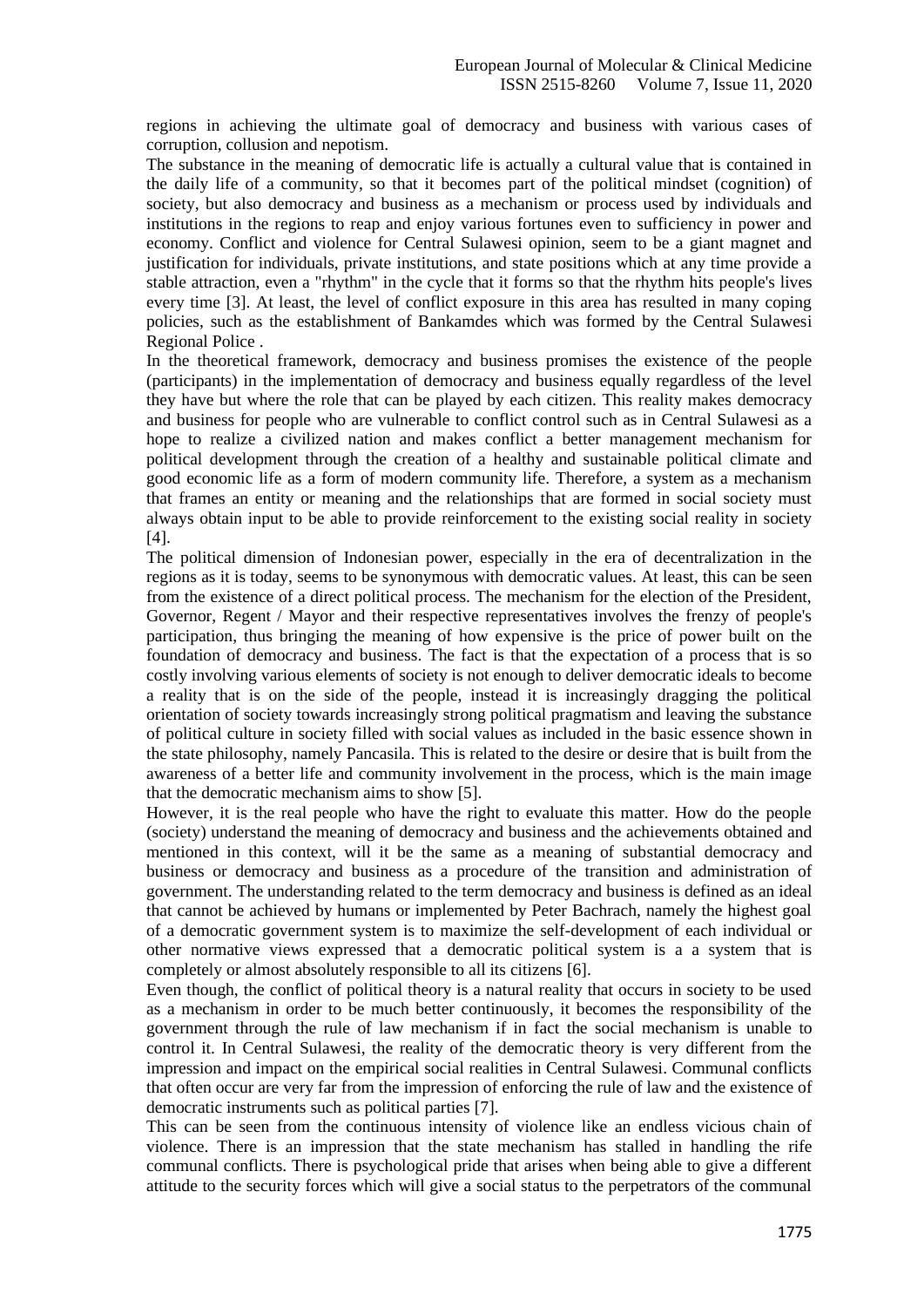conflict. As for political actors who are included in the political institutions such as political parties, they choose to "lay down" or close the eyes and occasionally seek benefits from the conflict through mobilization mechanisms as an effort to pay attention to constituents even though the substance is not to build a better political life [8].

Although it can still be expected that these communal acts of violence still do not smell the power politics (power struggle, an sich), although some writings explain this direction strongly, such as the writings of Gerry Van Klinken, George Aditjondro, Lorraine Aragon, and others. However, the perspective that takes the background of Poso is of course relatively different, especially how Aragon argues that "rent-seeking at the district level (Poso) and social discrimination interacts with competitive elections and decentralization in Central Sulawesi", which if used to look at the phenomenon of Central Sulawesi, especially the valley Kaili (Parigi Moutong, Palu, Donggala, Sigi) which is identical to Muslim domination in our opinion is not quite right, because the overall situation in Central Sulawesi is dominated by Islam while Poso can be said to have a relative balance between religions (Islam and Christianity).

The various violence that emerged in the decade from 2011 to 2012 was not really related to the competition process in democratic life, but rather the intervention from other parties who were looking for the democratic process, at least since the direct regional head elections (Pilkada) were held. The democratic practice in post-reform era that prioritize political participation as its main pillar was very encouraging in terms of quantity, where the level of voter participation was above the world average. Even though in reality, what was created was very much different with the essence of democracy and business as an expectation of the goals to be achieved [9]. The quality of democracy and business that was produced was a new scourge for the existence of a democratic mechanism when every society did not have enough reasons for not understanding its existence in the political process, which in liberal political theory is assumed to be a condition when people do not have sufficient educational and economic background foundations [10].

The commitment embodied in the essence of democracy and business which is carried out by an obsession called politics is, in the early beginning, a reduction of a value as achieved by the Greek city community in the past which is more regularly called the polis in Greek, which is then used as a picture of the standard concept [11]. Regarding the condition of regular human grouping and of course currently experiencing deeper elaboration in the achievement of opportunity (freedom), prosperity which previously relied only on security, justice and prosperity as the goal of grouping (polis) itself is the origin of the word politic currently undergoing many changes in meaning [12].

If you look at the etymology of the origin of the word democracy and business from the word "Demos" or the people or residents of a place and "cratein" which means power or sovereignty. So it can be said that Demos-Cratein can be said to be the sovereignty / power that lies on the people, or the highest power is in decisions with the people (government by the people). What orientates the above, the initial idea grew in the practice of the city-states of Greece and Athens (450 BC and 350 BC).

The journey of Indonesian government will not be stagnant on one axis only, because it will move according to the pendulum of its management power. The election of leadership from the President, Legislative (DPR and DPD), Governors, Regents and Mayors as well as village governments is a part of this pendulum shift. The condition of the Indonesian nation, which seems increasingly difficult to obtain a strong integrated national consensus, weakens the footprints of the Garuda to hold firmly in the continuity of the state identity that will last a long time [13].

One understanding of democracy and business that is understood more easily is as put forward by Pericles, a statesman of Athens (in the era of Plato, Aristotle, Polybus, and Cicero) who defined democracy and business by putting forward several criteria, that:

- 1. Government by the people with full and direct popular participation.
- 2. Equality before the law.
- 3. Pluralism, namely appreciation for all talents, interests, desires and views.
- 4. Appreciation for a separation and personal area to fulfill and express individual personality.

The essence of what the expert stated above is a reflection built by basic assumptions that are influenced by conditions, character systems, and the environment. Thus, this assumption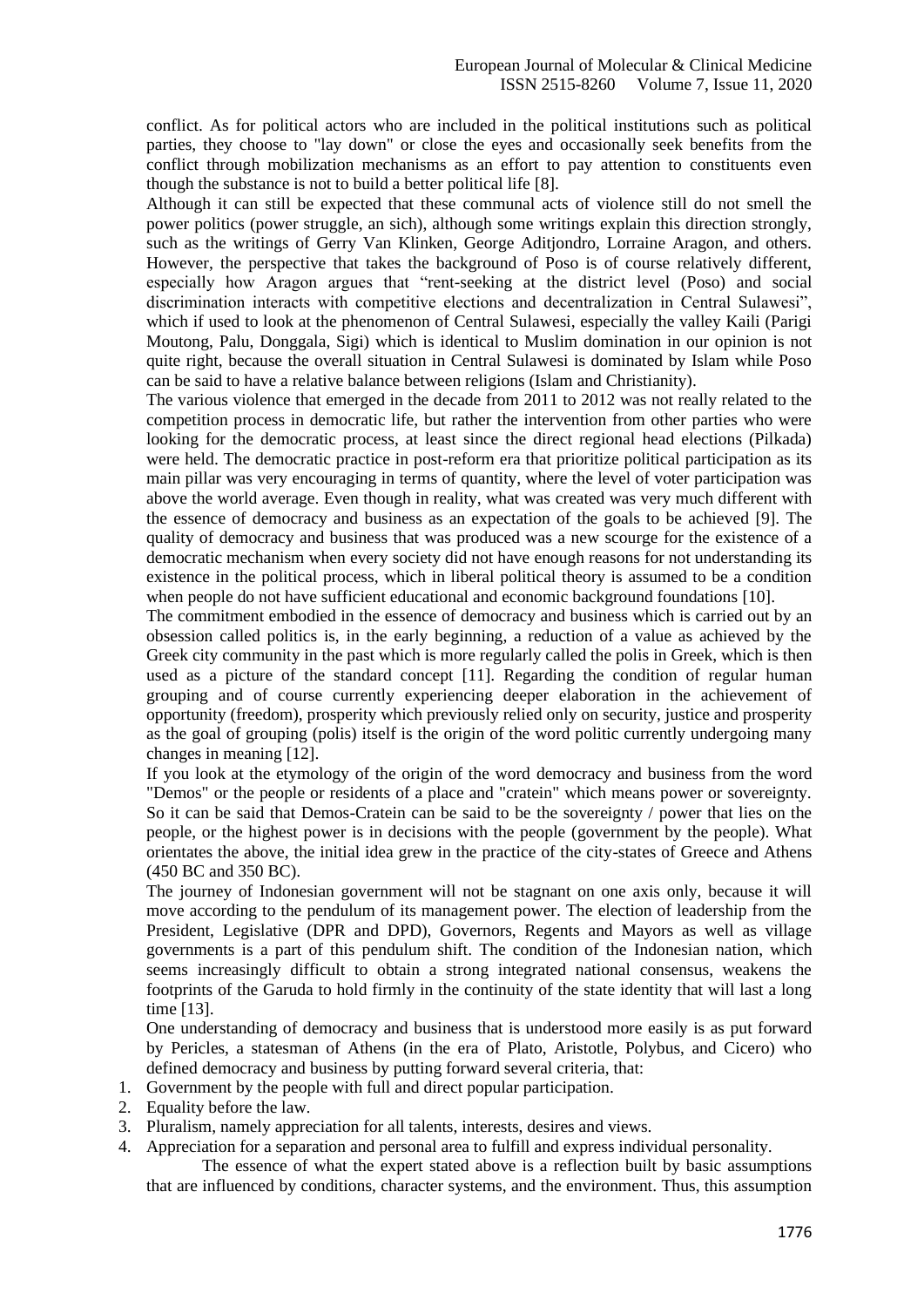is possible to be different between the collectivities of society in different spaces according to various backgrounds and conditions that influence it. In the current condition of Indonesia, if you pay close attention to the things that are happening, in reality, this nation is in danger of being trapped in the mere symbolization of democracy and business [14].

On the issue of implementing democracy and business, this paper will make comparisons with the use of existing theoretical frameworks related to democracy and business, especially the essence of substantial democracy and business that exists in society and how the presence of the state through the practice of political parties, the executive election process which in its initial hypothesis seems increasingly unable to fulfill his promise to be the Indonesian's expectation, especially in various groups of society such as Central Sulawesi. This phenomenon intends to place the main problem of the decline in democratic practice values due to inappropriate democracy and business or "malpractice" of democracy and business [15]. The content of this paper is influenced by the discussion and some research results carried out both in the work mechanism of power wealth and democracy and business (PWD) developed as a network at UGM Yogyakarta.

## **2. Power Relations in Local Democracy and Business**

Various theories of democracy and business with an emphasis on different sides such as individuals, communities and holistically expressed in different ways because they include criticism. The three models of democratic theory referred to are first, liberal individualism in which the concept states political democracy and business as a government, a representative system, universal suffrage and equal rights; second, pluralism, which views conflicts of interest between groups as contained through party mechanisms and regular elections, third, holistic social theory with the conception of democracy and business as a centralized political and economic system, where with this system society as a whole applies social control not only to the regional politics but also on the production and distribution of goods [16].

In the Central Sulawesi region which has been synonymous with conflict, data in 2010 can be described which showed that the composition of the Central Sulawesi people was 2,633,420 people with a density of 43 / km2 ethnically indicating the Kaili ethnic group (20%), Bugis (14 %), Gorontalo (18%), the rest with the composition of religious leaders are Islam (76.6%), Protestant (17.3%), Catholic (3.2%), Hindu (2.7%), Buddhist (0.16%) with the use of the main languages are Indonesian, Pamona, Mori, Kaili and others.

This dominant composition then becomes a global discourse with various acts of violence that occur all the time in Central Sulawesi, especially in several districts such as Sigi, Poso, Buol, Palu, Toli-Toli, Morowali, Banggai and Parigi Moutong as well as small scale almost evenly in other districts. In an escalation, this should not be a social phenomenon that sticks out, especially when using the basis of the substance of democracy and business as the basic framework [16].

In other developments, Bank Indonesia data states that "The role of the agricultural sector in the economy of Central Sulawesi tends to continuously develop in line with the limited nonagricultural employment opportunities and the increase of the farmer exchange rate (NTP). The importance of the role of the agricultural sector can be seen from the contribution of this sector to the formation of PDRB in Central Sulawesi based on constant 2000 prices in 2019. The agricultural sector contributed 45.61% with a contribution to economic growth of 3.46% (Central Sulawesi economic growth in 2019 was 7.58%) ".

Democracy and business is marked by the existence of 3 (three) preconditions, namely first, competition in competing for and maintaining power; second, community participation; third, the guarantee of civil rights in politics. So that the electoral room where a democratic value is present will produce a democratic atmosphere and be manifested in a concrete way in social life and felt by anyone who sees and involved in it. In countries that adhere to democracy and business, the idea of people's participation has an ideological basis that the people have the right to participate in determining public policy [17].

Reform since 1998 for the Indonesian people, should have been able to become a new point to improve the implementation of democracy and business in Indonesia, but this failure occurred because the cognition of political actors in government and political mechanisms who were accustomed to a democratic culture controlled by politics was not stopped for material gain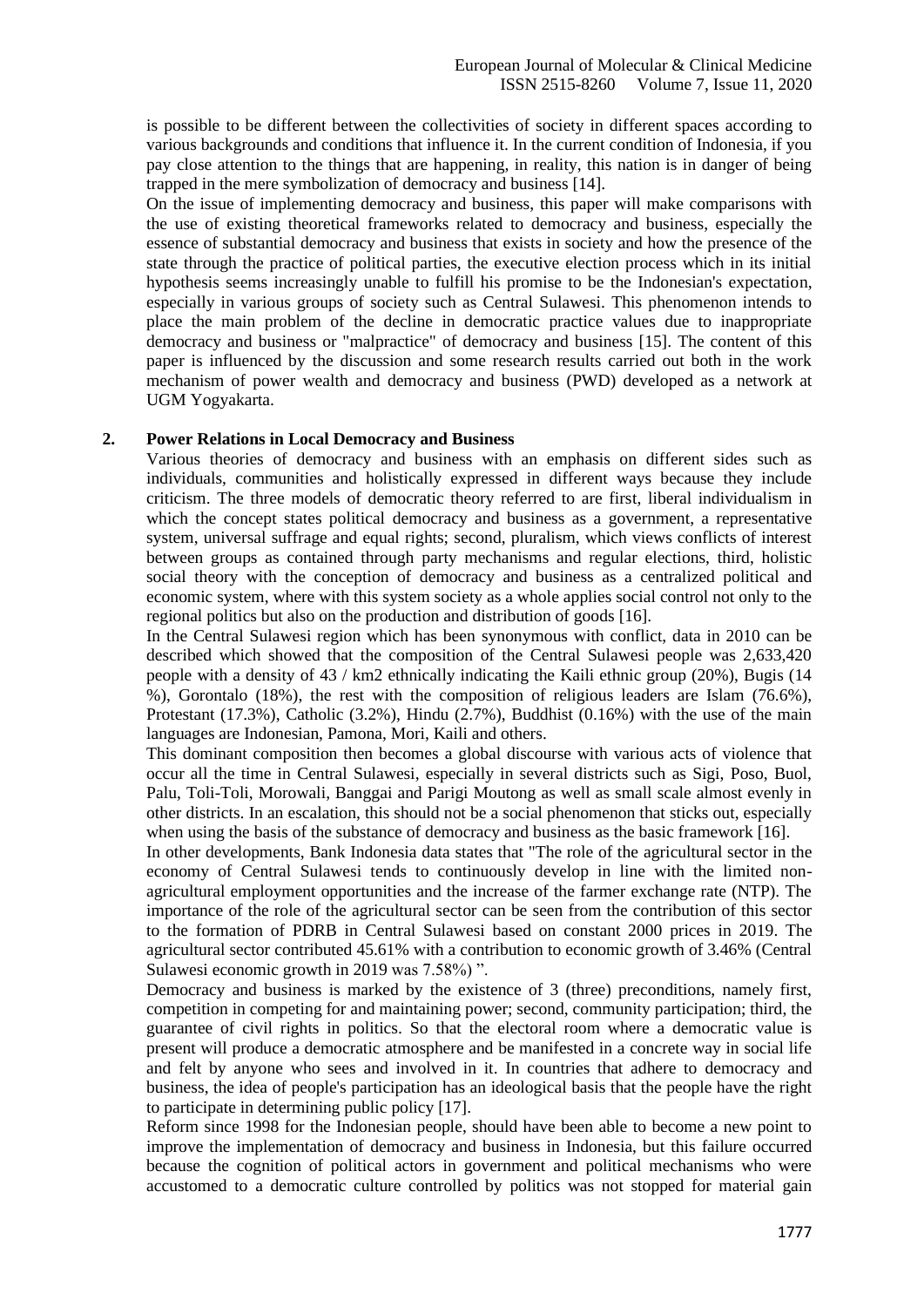money, so that political positions are interpreted as job vacancies, not as a service space for the people. So that the position is more personal and does not understood as a public responsibility [18]. The political culture model that still relies on the oligarchic charism of each actor leads them not to be touched by responsibility as an implication of democracy and business and then more of them hide behind local wisdom that has been torn apart by vague democratic political practices.

In general, the democratic life of the indigenous people of Central Sulawesi actually has a bantaya mechanism for the Kaili community as a space for public expression. The space for local public participation prepared by the substance of democracy and business is in fact only used as a display and only for completing the formalities of the government bureaucratic structure [19] that the institutionalization of customary institutions through government policies is only used as equipment for regional ceremonial activities.

Deliberative democracy and business as shown above, in the collective decision-making process that can be carried out in two ways, namely aggregately or better known as counting by the most votes (voting) or through dialogue or who is more familiar with the realm of democratic theory as deliberative to reach an agreement [20]. The current direct election is really a mechanism that was shown in the first way in which every individual was treated equally, but what binds all those involved in the process was voting support both pluralist and majority. Every system has its advantages and disadvantages. Unfortunately, democratic mechanisms that prioritize aggregative aspects for Indonesia's conditions have not been supported by the existence of a community political culture that is quite good as a climate in realizing and supporting a democratic culture that promotes this aspect of voting.

In this case, democracy and business is formulated as a competition for candidates to convince the voters in order to elect them to occupy political positions in the legislative / executive institutions, at the national and local levels or in short that democracy and business as a way of organizing and managing the state tends to be narrowly defined as a general election. which is free and fair (free and fair) [21].

The regional head election (Pilkada) in Central Sulawesi is empirically a contestation of the elites, providing a much different picture or repertoire than the image of violence (conflict) communalism which has become an icon for this region since the end of the New Order until now. Disputes between religions as illustrated by the image built against Central Sulawesi must be said simply because the links between religious conflicts and the struggle for political power are very far away. We can check again that the governor / deputy governor of Central Sulawesi as a whole is led by Islam until now. If partially it can be said that this is related to the struggle for power in a region such as Poso, then the reality is that the leader in that area is always a pair between Islam and Christianity so that the image of the conflict with the relevance of the dispute is far from the reality. Post-reformation in Central Sulawesi, at least, every level of government at both the provincial and district levels has carried out 2 (two) leadership periods, namely:

| N <sub>0</sub> | Government                   | <b>Last 10 Years</b>                                                       | <b>Last 5 Years</b>                                                    |
|----------------|------------------------------|----------------------------------------------------------------------------|------------------------------------------------------------------------|
| л.             | Central Sulawesi<br>Province | Ponulele<br>Aminuddin<br>(academics)                                       | Bandjela Paliudju (second<br>period)<br>/(Military)<br>Longki Janggola |
| $\overline{2}$ | Donggala                     | Adam Arjad Lamarauna<br>(Bureaucrats)<br>Habir<br>Ponulele<br>(Bureaucrats | Habir Ponulele<br>period)<br>(second)<br>(Bureaucrats)                 |
| 3              | Poso                         | Piet Inkiriwang (Police)                                                   | Inkiriwang<br>(Second<br>Piet<br>Period)<br>(Police)                   |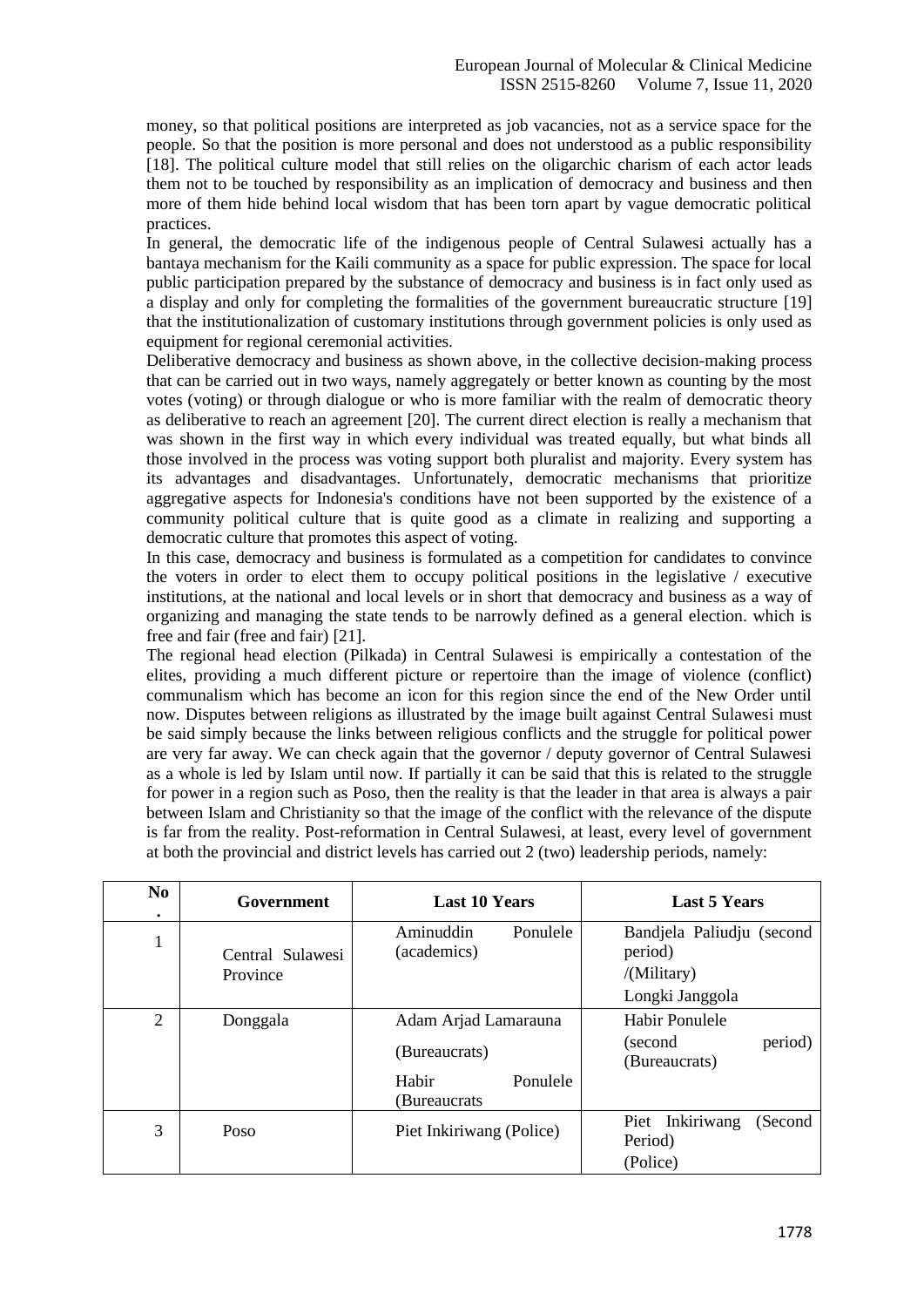| $\overline{4}$ | Toli-Toli            | Ma'ruf Bantilan (Second<br>Period)<br>(Bureaucrats)                                  | Bantilan<br>Saleh<br>(Entrepreneur)                                                                  |
|----------------|----------------------|--------------------------------------------------------------------------------------|------------------------------------------------------------------------------------------------------|
| 5              | Banggai              | Sudarto, SH (Military)                                                               | Makmun<br>Amir<br>(Bureaucrats)                                                                      |
|                |                      | Makrnun<br>Amir<br><b>Bureaucrats</b>                                                | Sofyan Mile (politician)                                                                             |
| 6              | Palu                 | Rusdi<br>Mastura<br>(politician)                                                     | Rusdi<br>Mastura<br>(second<br>period)<br>(politician)                                               |
| $\overline{7}$ | Tojo Una-una         | Ladjalani<br>Damsyik<br>(Bureaucrats)                                                | Ladjalani<br>Damsyik<br>(Second period of<br>Bureaucrats)                                            |
| 8              | Parigi Moutong       | Longki<br>Janggola<br>(Bureaucrats)                                                  | Longki<br>Janggola<br>(Bureaucrats)<br>Syamsurizal Tombolotutu<br>(to countinue<br>Longki)(Military) |
| 9              | Banggai<br>Kepulauan | Malinggong<br>Irianto<br>(Bureaucrats)                                               | Lania<br>Laosa<br>(Entrepreneur)                                                                     |
| 10             | Morowali             | Andi<br>Muhammad,<br><b>SH</b><br>(politician)<br>Datlin<br>Tamalagi<br>(politician) | Anwar Hafid (Bureaucrats)<br>(reelected through PSU)                                                 |
| 11             | <b>Buol</b>          | Karim<br>hanggi<br>(Bureaucrats)                                                     | Batalipu<br>Amran<br>(politician)<br>Amirudin<br>dr.<br>Rauf<br>(Bureaucrats)                        |
| 12             | Sigi                 | Hidayat (Carateker)                                                                  | Randalembah<br>Aswadin<br>(Bureaucrats)                                                              |

Source: Processed from various sources.

At the provincial level, there was a struggle for power which also involved struggles for existing territories as well as "Family" which was also enlivened by the strength of the modern political pragmatism reality with the development of demokrat power which defeated Golkar in the presidential election even though Golkar continued to excel in the legislative elections. The battle in Pilkada for the governor and deputy governor of Central Sulawesi in 2011 can be a barometer of how the people of Central Sulawesi have become accustomed to the hustle and bustle of democratic participation which has resulted in a composition that has won a very populist native, at least part of the community [22]. The inherent charisma of Kaili's son is supported by the open behavior shown as the character of the Kaili leader who is longed to reap support for the figure of Longki Janggola who is the son of a Kaili community leader.

The 2011 governor election was attended by 5 candidates, namely the first candidate carried by the Golkar Party, Aminuddin Ponulele (Former Governor and chairman of the DPRD from the 2009 Election) and the vice was Luciana Baculu (wife of the Amran Batalipu, the Regent of Buol, the second candiate was supported by 16 political parties that were not having a seat in the Central Sulawesi DPRD in the 2009 election, Sahabudin Mustafa-Faisal (academic / Rector of Untad and former member of the Central Sulawesi DPD). The third candidate was Longki Djanggola / Sudarto (Regent of Parigi Moutong - Former Banggai Regent / Member of DPD RI Central Sulawesi) which was supported by Gerindra, Hanura, PPP, patriot, PKPB, PDP, and PKS, the fourth candiate was supported by PAN, PKPI, PDS, and PBR who carried Rendi Lamajido (Member of DPR RI from PDIP-HB. Paliduju (Former governor of Central Sulawesi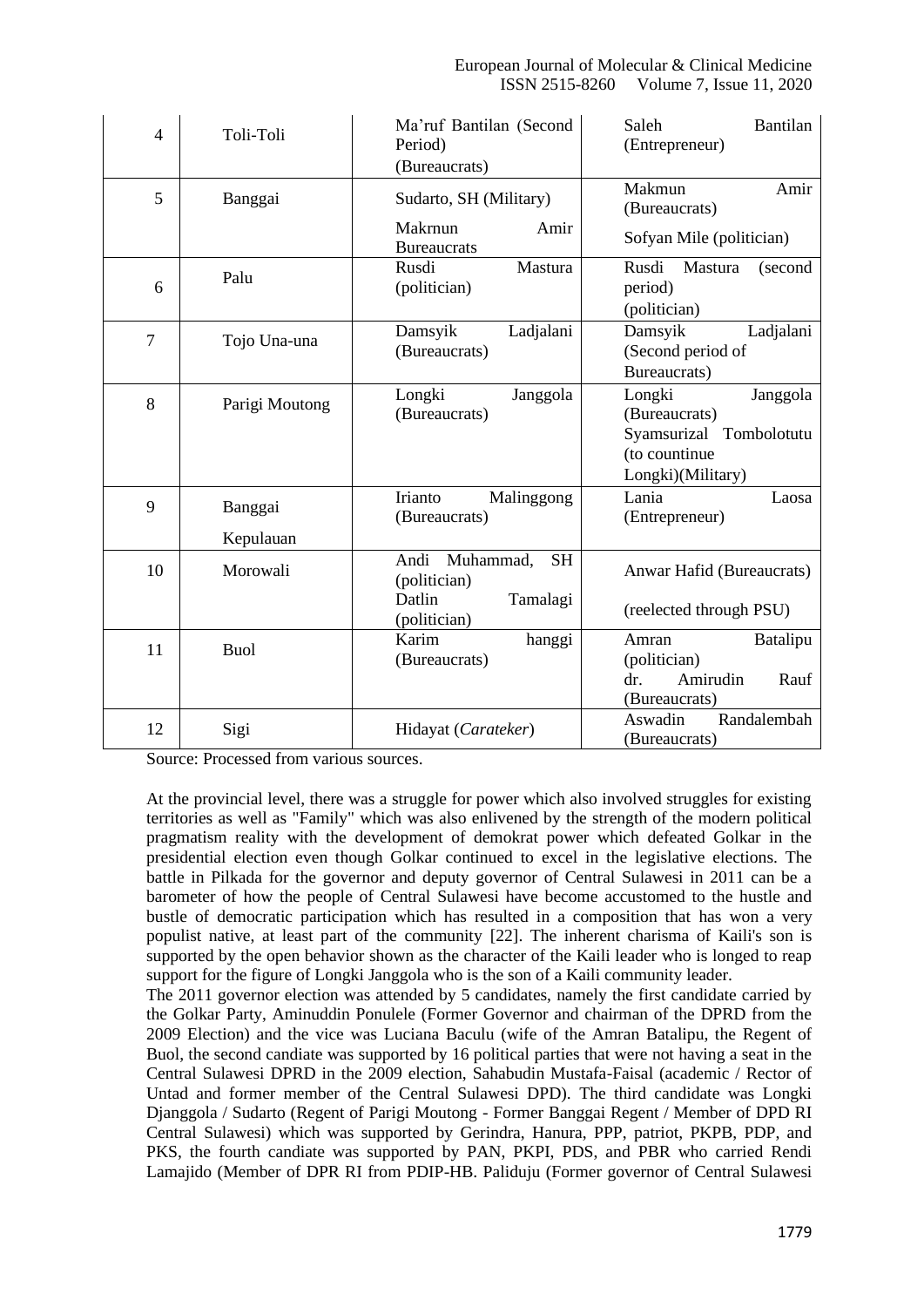two periods). While the fifth candidate who carried Achmad Yahya (deputy governor of Central Sulawesi) -Ma'ruf Bantilan (Regent of Toli Toli 2 periods) was carried by the Demokrat Party and Partai Kebangkitan Bangsa (PKB).

The results of the peaceful Pilkada resulted in a gains composition as part of the ability of each candidate to build voter preferences for himself regardless of the truth of the promises and backgrounds that each candidate has. That the governor election was the success of the people of Central Sulawesi in building a democratic culture that provides a cool atmosphere.

The phenomenon of power relations that has been raised by the escalation of the power struggle in Central Sulawesi in the last 10 (ten) years is not a picture that can be correlated with the high number of communal violence in this region. This is different with the toli-toli case which is full of anarchy due to the accumulation of disappointment from the supporters of one of the aborted regent candidates, which initially caused controversy due to the lack of clear information regarding the policies taken by the central General Election Commissions (KPU) in determining whether or not the candidates who had has completed all the mechanisms before the voting day. The indecision of the electoral administration system in Indonesia has sparked violence by burning down several sub-district offices in Toli-toli district. It can be noted that there has never been an escalation in the struggle for regional political power that has triggered an escalation of violence in this area [23].

The different phenomena had occurred safely and successfully, including in the largest conflict enclaves such as Sigi and Poso and the City of Palu. Although there was dissatisfaction in the process, such as the attack by one particular group on another group, such as in Palu City, everything was relatively safe. This can illustrate that there is no strong relationship between the political relations of formal democratic power in this area and the violence that often occurs as communal violence [24]. So that another assumption must be obtained that should provide a new perspective in understanding the orientation of the political violence of the people in Central Sulawesi. The existence of violence in the elections was triggered by the intervention and influence of external parties that directly or indirectly triggered violence in the democratic process.

If the assumption of isolation that triggers the euphoria of society in the current post-New Order era, then there should be preconditions that can be used as a reference for behavior that is collectively created for the community to be able to produce peaks and explode on certain occasions [25]. However in reality, this always repeats and repeats with the same mode and conditions or is it possible as indicated by various writings that elaborate on Central Sulawesi, for example Gerry Van Klinken, who gave the possibility of a broker who later became the main player against various violence that occurred despite the study in which it was limited to the Poso region.

Democracy and business does not guarantee the emergence of a democratic and stable government. This is a reflection that democracy and business as stated by some experts is not the best system but rather an existing system that does not yet exist which can be better for the life of the state [26]. Along with this, the public desire to be led by a strong figure, is like a psychological condition that often occurs in public political action in Indonesia at various stages of leadership recruitment. Another fact is that there is still a phenomenon of uncontrolled rivalry between sub-elite and counter-elite figures that promises them an alternative leadership in the future. This condition seems to produce a past phenomenon that was revealed by Plato in his book about The Republic with the analogy of a ship captain and crew.

It can be argued here that whether the reality in Central Sulawesi is a new phenomenon in conflict assessment where the struggle for power that occurs relatively can provide a better nuance so as to create a good political culture, as stated by Nazaruddin Syamsuddin that "when the cultural aspects of a nation are in line with structure and political institutions, so there will not be many problems that arise in the government's efforts to carry out development or political arrangements [27]. This fact provides an extraordinary modern situation in the context of political development as a basic instrument of building a democratic life in a nation.

This reality is in contrast to the high PAD (fighting between villages) which is the lowest structure in government administration. Are there conditions that cause to trigger a conflict so deep that it is buried like a fire in the husks that can ignite at any time. Is it possible that the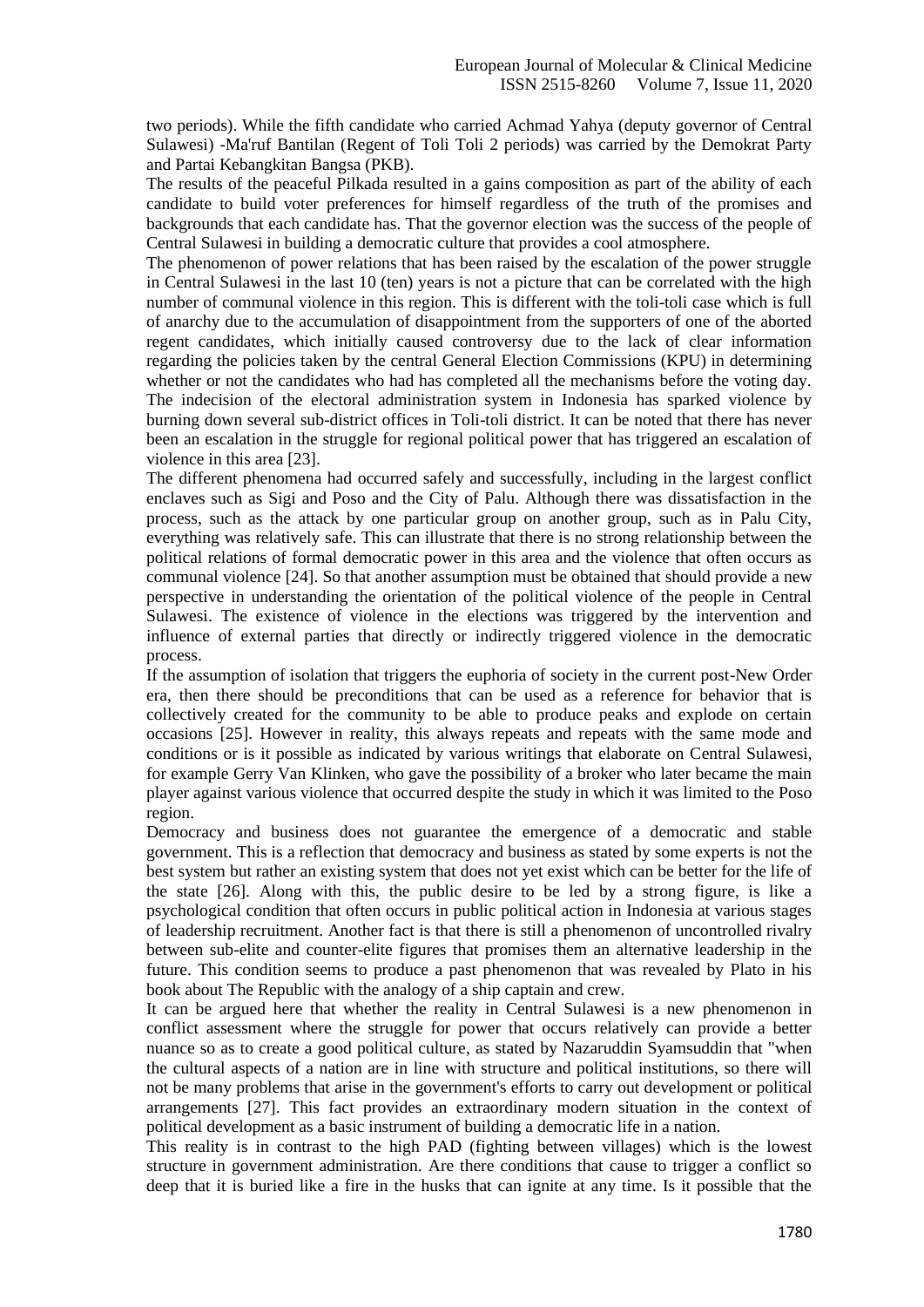village management is not based on the political culture that lives in the community so that it forms a mechanism for community acceptance and the orientation of the form of political development that will later frame their life system? Until now, there is no justification that can guarantee the breakdown of social life at the local level at this time, so it was put forward by a conflict researcher at Tadulako University as a form of conflict anomaly which then in contrast became the face of democracy and business in Central Sulawesi, especially the Kaili Valley.

The perspective of the power study can also be described that as long as society is still small and homogeneous, the leadership pattern also tends to be single and covers all areas of community life [28]. However, if the community increases in number of members, if there is diversification in the economic, political, and social aspect, it will be very difficult to sustain a single diverse leadership pattern. If the community structure becomes heterogeneous, then the leadership pattern will also be diverse. In every important area of community life, a group will emerge with a separate hierarchy in which there is an elite or small group who plays the most influential role in their field.

The fact is that the violence that occurred in Central Sulawesi mostly occurred in the same social, cultural, political dimension, namely in the life of the Kaili people, although it must also be admitted that a small proportion also occurred due to inter-ethnic friction as happened in the Moutong parigi between local residents and Bugis. In general, the Kaili Valley region is more affected by violence in a homogeneous community? Democracy and business can run when every society knows and appreciates differences as something that exists so that there is softening between one another so that new attitudes and perspectives are created as a political culture of a society.

The people of ancient Greece, England, or the United States for example, are more likely to suspect democracy and business, and prefer the aristocracy, which is led by a wise sage (the philosopher-king). According to them, it is hard to imagine that ordinary people can be trusted to run a government that requires sophistication and skill. Whereas the British aristocrats in the 13th century understood democratic rights as the privileges of the tax-paying aristocracy. Some of the democratic rights that can be obtained from King John Lackland are related to the political rewards of paying the taxes for these nobles, where they stated that no taxation without representation [29].

The same view seems to be shared by the Founding Fathers of the United States of America, a country which is also seen as the pioneer of democracy and business. One of the formulas of democracy and business was formulated by Abraham Lincoln as government of the people, for the people, and by the people. Or other terms that are widely quoted are Vox Populi, Vox Dei or people's government, by the people, and for the people [30].

In Indonesia, democracy and business is interpreted differently even though the government has adopted since Indonesia was uncolonized as an independent country, but until now it is still considered a superior seed that grows stunted. There is a degradation in the meaning of the correlation between power, welfare, and democracy and business, which in principle if we look at the initial orientation of political term establishment, it is correlated so that they can be intact to mention according to the values to be achieved.

Moreover, if you look at politics as a vision, then actually the tendency to create better things for society is the direction that should be achieved so that it becomes a mission that can be achieved when the agreed values are the values shown in the basic character of democratic values as way and not as a goal. If these three essences can work together to support each other, it will produce our old term called "Polis" society. Is it possible to create a policy in Central Sulawesi as a whole? This is an important question in looking at how capable each element of society is to participate in and realize the importance of themselves in every activity of regional political life.

Democracy and business is also widely regarded as a cultural product so that it will be sustainable, so it is very difficult to imagine the implementation of a democratic system that does not process in the socio-cultural life of society, because the impact will only be a slogan or a lifestyle (life style) for the political elite. Thus, democracy and business only becomes elite consumption on behalf of the people. So that if a situation is created that is not directly proportional to the ideals of its existence, Ian Shapiro's expression is very appropriate, which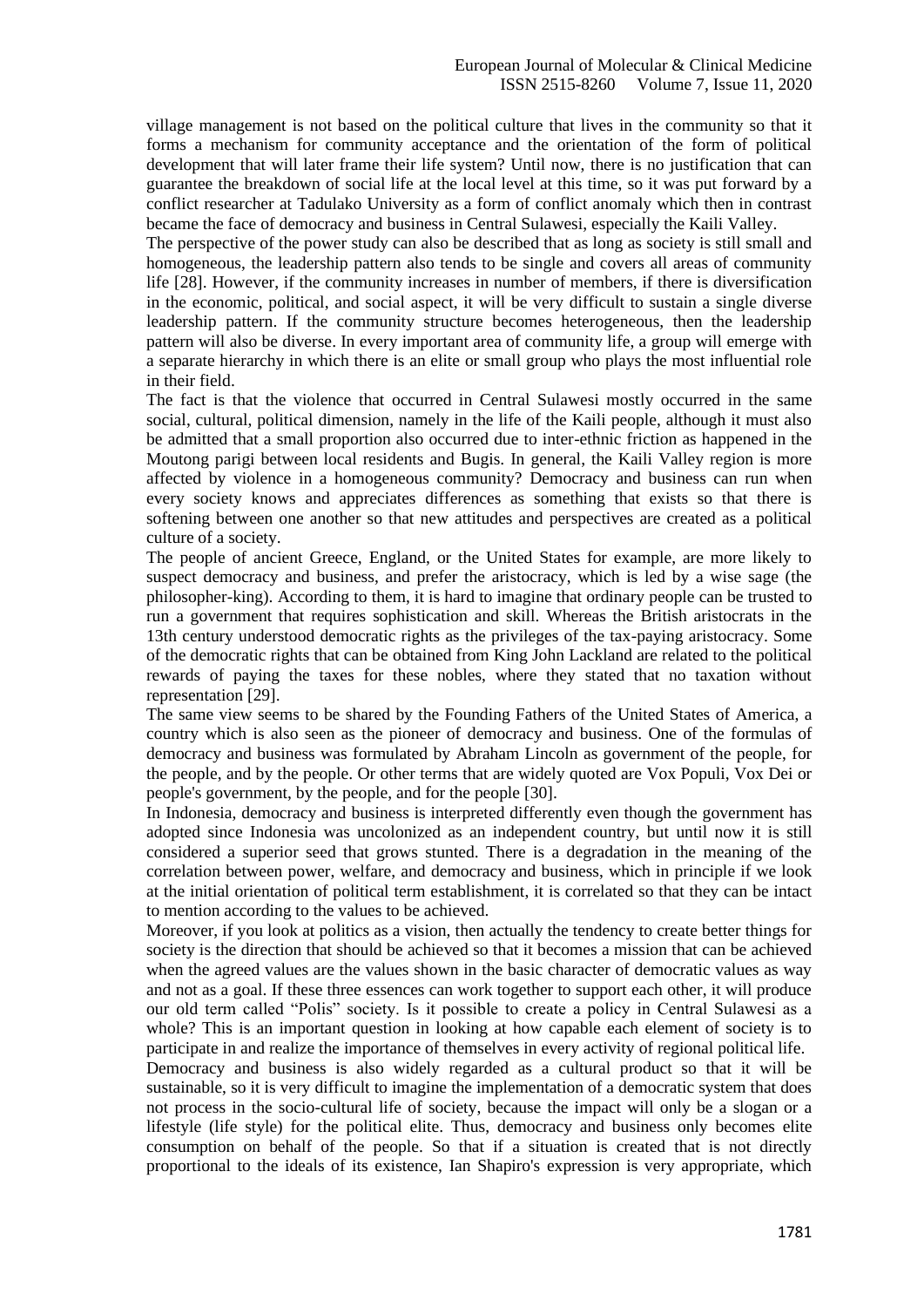states that democratic thinking has so far not really cared about democracy and business because it is only seen as an accessory and not a way of life.

## **3. Utopia Promises of Democracy and Business in the Middle of Communal Violence**

The modern democratic order is characterized by openness, pluralism, autonomy, and respecting human dignity without discrimination in any form. The goal to be achieved is always associated with 2 (two) important questions, namely the essence of the importance of freedom or the essence of welfare? In fact, it can be argued that according to Muhtar Masoed, the choice of a democratic system can provide a different political comparison, such as since the Indian state chose a democratic political system, even though economically India is faced with the phenomenon of poverty and economic failure, the Indian people no longer face the starving and poverty.

On the other hand, the practice of democracy and business is that the objective obstacles to the emergence of democracy and business as a political system and system of government are put forward by elite theorists (The Ruling class), such as Gaetano Mosca, Vilfredo Pareto, Robert Michels, C. Wright Mills, or Suzanne Keller, They claim that they are aware of or no, political decisions are almost always made by a small elite group. The public, or the crowd, are not equipped with a broad vision, ideological skills, adequate resources, and reliable leadership skills to govern. In short, it is stated that it is the public fate to only act as the epigon of the elite, who will always look for links to strong figures.

One of the bad images that is often justified by the situation in Central Sulawesi is as stated by various writings which indicate the strong determination of figures in the various impacts that occur, for example the Poso case. The objective of our democracy and business studies is the frequent use of non-local instruments in handling cases of violence in Central Sulawesi. The last case related to the signal of a terrorism movement in the Poso district, has invited the BKO (under the operational command) of the Jakarta troops to carry out the pursuit as if the Jakarta "special" police were more capable of pursuing acts of pursuit to repress and attack armed groups who were unsettling the apparatus. This again repeats the old modes of the National Police in controlling security in the regions.

If in the social system, there are still instruments that can be used, why is the tendency to use "specially labeled" troops to always challenge the existence of community disappointment at least marginalized groups of society towards the system enforced and the justice that has been felt so far.

The government should prepare the widest possible public space to accommodate various dissatisfaction which of course will never run out but at least it can be affirmed and strengthened so that it is not only elitist in nature developed by the existence of the Kesbangpolinmas office which actually only becomes a nomenclature for the state to devote funds related to violence, conflict and riots, and others. So that the existence of this institution really does not become a solution for the existence of solutions of problems such as what has happened in Central Sulawesi, both in small and large escalations related to religion, as happened in Poso.

The success of the Central Sulawesi economy, with a fantastic growth rate above the average national growth, especially since 2010 until now, is a breath of relief to see that there is progress behind the frenetic violence that often occurs, so our positive view is that if this is full of chaos, violence, and communal conflicts in Central Sulawesi can provide high growth rates, so when all these conflicts can be managed properly, it will provide a more significant contribution to economic growth and will have an impact on the lives of the people of Central Sulawesi. As per data from the Central Statistics Agency (BPS), during the period 2006-2010, the average economic growth in Central Sulawesi was 8.21 percent per year or in detail, 2006 economic growth was 7.82 percent; 2007 was 7.99 percent; 2008 was 9.96 percent; in 2009, it amounted to 7.51 percent and 2010 amounted to 7.79 percent.

The economic growth of Central Sulawesi is above the average national economic growth in the 2006-2010 period of 5.62 percent or if it is compared with the average economic growth of Sulawesi in the same period which grew by 7.61 percent. In detail, the national economic growth in 2006 was 5.19%; 2007 5.67%; 2008 amounted to 643%; 2009 amounted to 4.47% and 2010 amounted to 6.08%. Meanwhile, the economic growth of Sulawesi, namely plants in 2006, was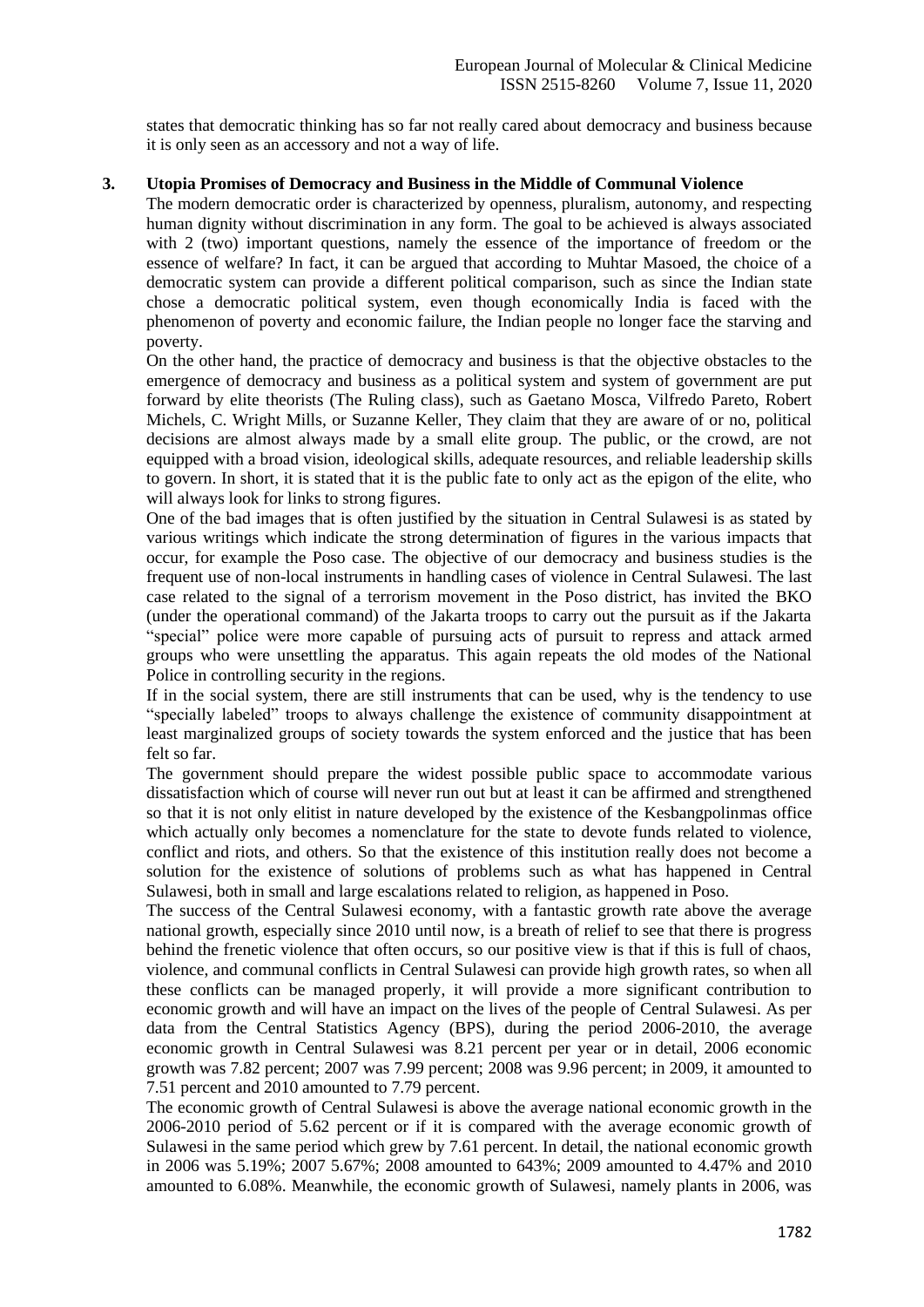6.85%; 2007 6,88%; in 2008 amounted to 9.37%; in 2009 amounted to 6.89% and in 2010 amounted to 8.08%.

The economic growth mentioned above is the achievement of the leadership of the Military-BUMN entrepreneur (HB. Paliudju-Achmad Yahya) supported by the Demokrat, PKPI, PDS which until now has provided a strong foundation for the leadership of the Longki-Sudarto period supported by the Gerindra, Hanura, PPP, Patriot, PKPB, and PDP, as well as PKS. The progress of the palm oil industry which is increasingly developing in almost all districts in Central Sulawesi, except for hammer, Tojo una una, and bangkep and toli-toli is a new reality of the source of economic growth for the people behind challenges to the future of the region and people of Central Sulawesi regarding the impact of the palm oil industry on the environment, which is presumed to be a lot of damage to the existing natural order and can create unproductive land in the future. Another development with the increasing level of exploitation of natural resources which must also be recognized will have a positive impact on the life and welfare of the community. The progress of the service sector which is the mainstay of Palu City and several other areas such as Banggai is an important contribution to the economic growth of the community which will certainly have an impact on the political democratic life of the community.

The development of democracy and business in Indonesia with a political culture that tends to produce political attitudes that attach a welfare orientation to certain figures with ethnic and geographic variables that are more mainstream becomes important for understanding Central Sulawesi society. The characteristics of (modern) democracy and business that are generally understood are universal suffrage, representative government, competing political parties, groups with an interest in autonomy and general communication systems, high literacy frequency, advanced economic development, massive middle class.

Voting behavior that is thick with pseudo primordial sentimentality where each candidate always identifies himself based on his interests to build political communication with his constituents. This can be seen in the political discourse mechanism that uses kaili jargon in the middle of Kaili community, Bugis jargon when in the Bugis community, Gorontalo jargon when in the Gorontalo community or using mandar jargon to identify as Mandar people in the Mandar community and other minor ethnicities which exists. The existence of the "son of the region" image for local leadership which is shown both in expressions and statements circulating in the media is actually a new form of the hegemonic realities of the past, which was more autocratic, only manifested in other nuances. The implication of being trapped by society towards such pseudo traditional ties is a condition that is raised because of the limited level of education seen from the human development index (HDI) as well as the level of welfare is one of the things that confirms. Central Sulawesi hopes not to be trapped in this phenomenon when the democratic mechanism can provide a little minimum awareness for the regional elites to be a little patient and become a patron who provides good political education through the application of constructive political ethics and morals.

This phenomenon is a structural substance that becomes the strength of the democratic system so that it binds one sub-system to another. In a system, if a system can withstand the various shocks that hit it, it will form an increasingly established system, but this question can be seen on the contrary in the current electoral democracy and business practice, when the higher the level of quantity of public political participation which is the main pillar democracy and business, but the quality of democracy and business, especially in Indonesia's local political life, is not getting better but instead produces unethical political practices that face rejection and unligitimation related to the concept of democracy and business.

It is not surprising that democracy and business is then only used as a "brand image" for the ruling group, both in government managers, mass media, and the private sector. Unfortunately, the society does not question because of the strong primordial ties with local cultural values that tend to dominate. Failure in governance does not become an important part of the evaluation of society in electing regional political leaders. The fact that parigi moutong under the leadership of the elected governor in 2011 Longki Janggola obtained a disclaimer status is not important so that the evaluation of the regional administration (EPPD) of Parigi Moutong district in 2010 which was announced in 2011 was in the fifth place from the bottom of the approximately 350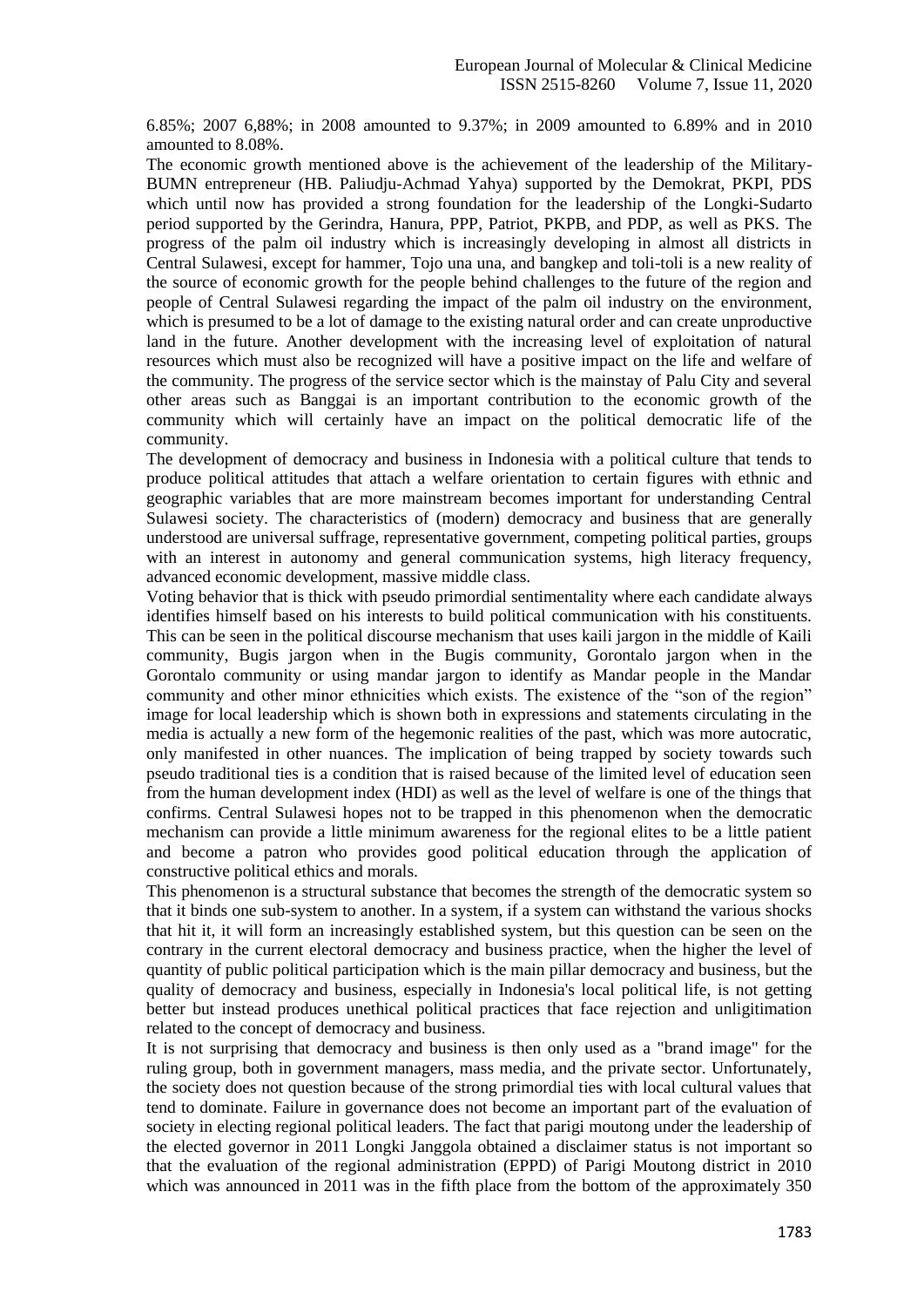more districts in Indonesia. The inability of the people to reason about the democratic process is also exacerbated by the inability of the mass media to side with the interests of society, especially the idealism of democracy and business, so they prefer to play it safe and sometimes prefer pragmatics according to the needs of the media business.

Although it has long been reminded by the theory of political communication that there will be no information that will be fully accepted but as the fourth pillar of democracy and business in an ideal context, its existence has become the responsibility of the media to become a learning mechanism for the community (citizen journalism). In the process of democratization in Indonesia, the mass media seem to like the tabloidization model where the main characteristics of tabloidization according to them are as much as possible talking less about politics, economy and society and talking more about sports, scandals, and entertainment.

If democracy and business is agreed by the governing mechanism of the people, by the people, and for the people, then the reality that occurs in people's daily lives is not the case. We can see that after the election, every figure who has won the election or who is defeated leaves behind the substance of the promises that have been made to the public.

The winners generally formulate strategies to restore budget stamina that were depleted during the election and compose a circular composition of powers to strengthen the domination of power over the existing mechanisms. For the loser, they will immediately leave all the busyness of seizing power that has been completed, even though in the process of the election, they have promised to build a territory where they will fight whether elected or not. The fact that people are very quick to forget the process that has occurred and even "hesitate" to collect the promises that have been said and include the attitude of collecting promises as something "Taboo".

Each country implements a democratic process depending on the extent to which the country gives freedom of rights and obligations to its people in various government activities. This creates the difference between democracy and business from one country to another. The form of freedom towards society as an appreciation of individual rights, such as in the United States.

Democracy and business is in the same nuance where democracy and business requires the involvement of the people in decision making, equal rights among citizens, freedom and independence granted to or maintained and owned by citizens, the existence of an effective representative system, and an electoral system that guarantees respect for the majority principles. In addition, there is a state which is controlled with power in the hands of one proletarian party of the people, but generally these parties only voice the votes of the parties so that they become more connected, this leaves moral responsibility as an idea. This reality also occurs in state mechanisms that use the democratic process.

The failure of democracy and business in the developing world has an impact on the strengthening of the authority of local values as an alternative, which then contributes to the emergence of interpretations and understandings of democracy and business that are currently developing. The resistance is very visible in the ideology of democracy and business versus Islam which then tries to produce new alternatives which have also been filled with more power relations mechanisms so that they can promise calm and peaceful options for the heart and soul even though it is limited for Muslim. The establishment of traditional authority which then implemented, put democracy and business according to the locality hegemony need in the name of democratization.

## **4. CONCLUSION**

The early generations of democratic growth have started to provide awareness of the importance of a better political life process in a more natural way to ensure the creation of a community life that is more prosperous and not merely liberating. Frederik von Hayek, said that every society always has a mechanism to manage its life. Hayek's word constitutes a strong tendency to say that every community has a way of patterning according to its own needs, including in the political life of the nation.

The existence of various democratic instruments both in the existing political infrastructure and superstructure should be able to synergize with each other and then do not turn democracy and business as a project capable of creating new capitals in the regions or at the center of the country. The failure of the electoral administration system, the failure of the party system in the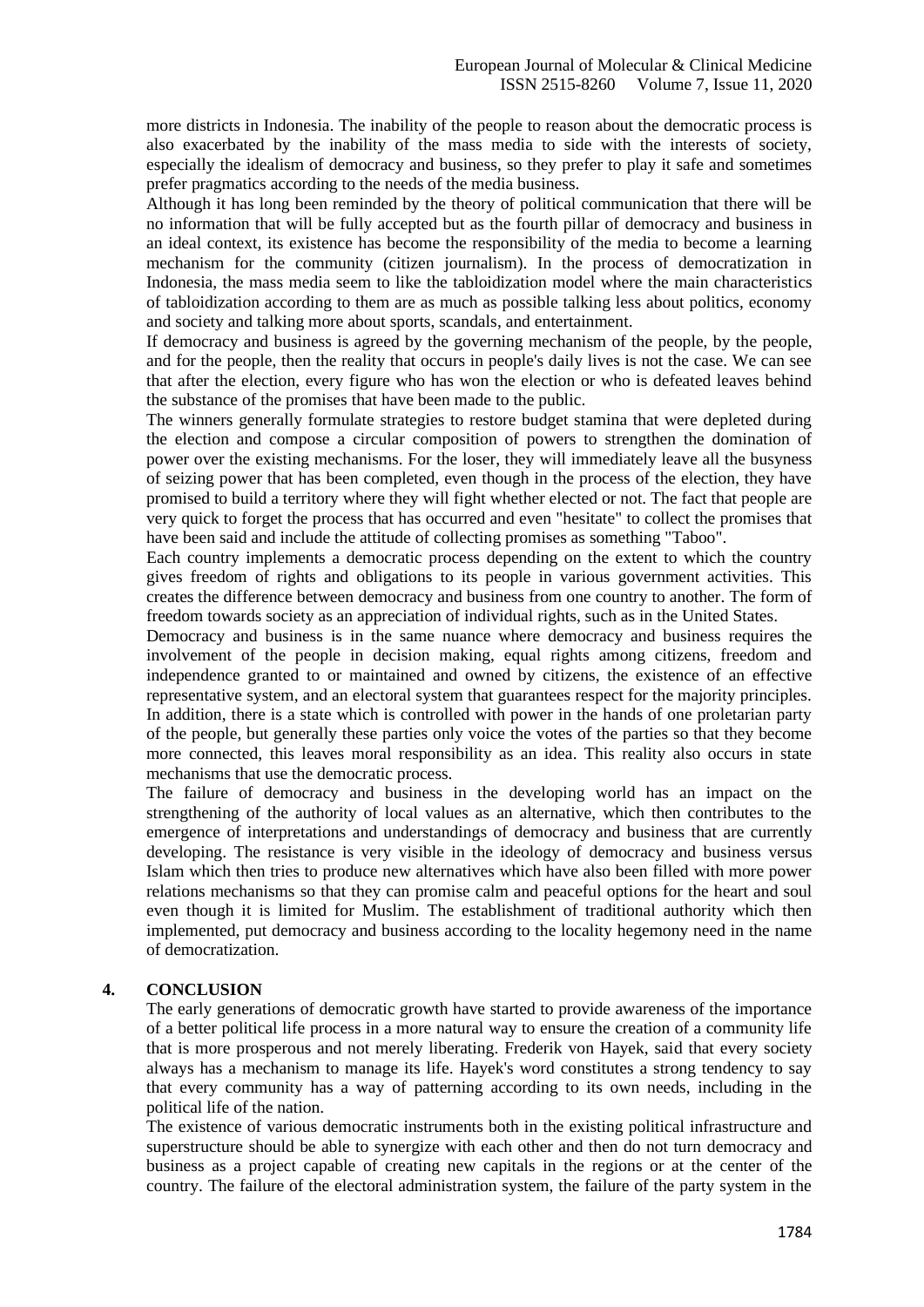regions which then has an impact on various aspects of social life as felt in conflict areas such as Central Sulawesi, is a sign that there must be comprehensive improvements to realize the political culture of the Indonesian that is able to soften any prejudice and make it a "consensus" in the form of rules that will later be able to bring people to a better life as the spirit of democracy and business even though it sounds a bit utopian. We must not have intermediate goals between other better goals that we will achieve. Here, it is seen that the embodiment of cultural value identity then does not have to be trapped in a modern and traditional dichotomy which is actually a pattern of overturning terminology which should not be ideologically oriented but rather a pattern of using technological instruments in people's lives.

Democracy and business in regional politics which is interpreted as political succession, is again only the best agreed system choice Currently and it is not the only best system. Thus, there may be the next generation and governance from the community management system that can be more promising than the existing democratic system, so that it can be closer to the empirical condition of society so that it is able to orientate a development of welfare and freedom at the same time which in current practice is developing relatively-slowly and even away from one another. For the condition of the community-state at the middle level or developing countries such as those in Central Sulawesi, the cultural identity values that exist will never be lost because psychologically the increasingly western democratic values, regardless of their form, seek to change and shift the society's basic ideology of beliefs that should be chosen in public life, then at the same time there will be a strengthening of local identity. So that the local identity of the Indonesian people as a local wisdom will always interact with western values, this case is democracy and business, which is at least involved in the three domains of democracy and business theory.

### **REFERENCES**

- [1]. Kurniaty, R. (2020). Human security in the age of electoral democracy: politico-business alliances in the Malang regency, Indonesia. *International Journal Sustainable Future for Human Security, J-SustaiN*, *7*(1), 2-10.
- [2]. Ford, B. (2020). Negating Amy Gutmann: Deliberative Democracy, Business Influence, and Segmentation Strategies in Education. *Democracy and Education*, *28*(1), 4.
- [3]. Costa, P. R. N., &Borck, I. S. S. F. (2019). Business, parliament and democracy: CNI and the National Congress (2010-2017). *OpiniãoPública*, *25*(2), 433-471.
- [4]. Chassagnon, V., &Dubrion, B. (2020). The progressive view of Old Institutionalism: business ethics, industrial democracy and reasonable capitalism. In *Inequalities and the Progressive Era*. Edward Elgar Publishing.
- [5]. Solymossy, E. (2020). Business in the US Democracy. *Review of European and Comparative Law*, *42*(3), 169-191.
- [6]. Audretsch, D. B., & Moog, P. (2020). Democracy and Entrepreneurship. *Entrepreneurship Theory and Practice*, 1042258720943307.
- [7]. Ron, A., & Singer, A. A. (2019). Democracy, corruption, and the ethics of business lobbying. *Interest Groups & Advocacy*, 1-19.
- [8]. Maseleno, A., Huda, M., Jasmi, K. A., Basiron, B., Mustari, I., Don, A. G., & bin Ahmad, R. (2019). Hau-Kashyap approach for student's level of expertise. *Egyptian Informatics Journal*, *20*(1), 27-32.
- [9]. Bastari, A., & Hapzi Ali, H. (2020). Service Performance Model Through Work Motivation: Analysis of Transformational Leadership, Managerial Coaching, and Organizational Commitments (At the Regional Development Bank of South Kalimantan). *Systematic Reviews in Pharmacy*, *11*(12), 827-838.
- [10]. Schneider, A., & Scherer, A. G. (2019). Reconsidering the Legitimacy and Efficiency of Corporate Strategies: A Case for Organizational Democracy. In *Corporate Social Responsibility and Corporate Change* (pp. 77-96). Springer, Cham.
- [11]. Siriyanun, S., Mukem, A., &Jermsittiparsert, K. (2019). Bridging Workplace Democracy and Supply Chain Integration through High Involvement of Human Resource Practices. *International Journal of Supply Chain Management*, *8*(5), 685-696.